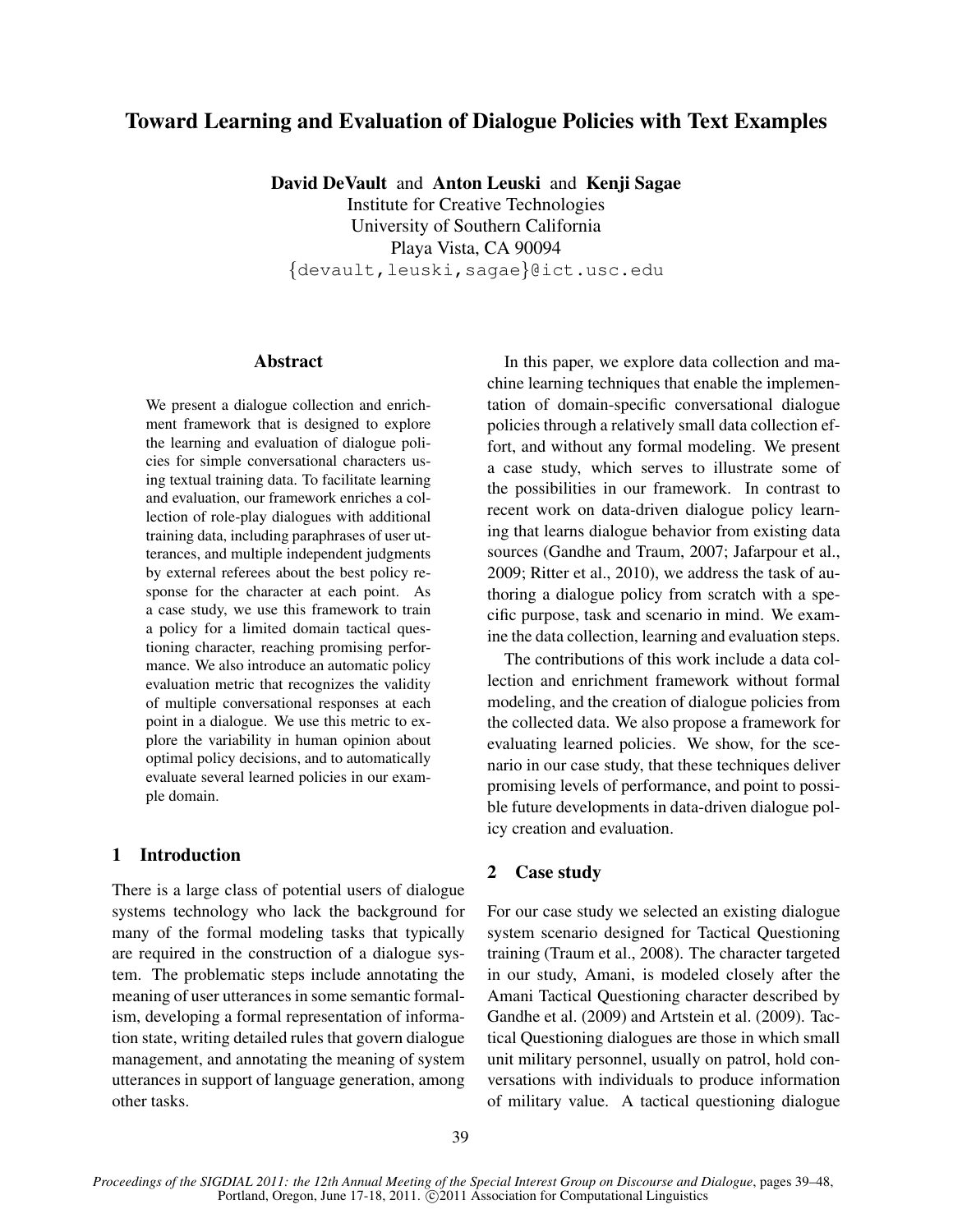system is a simulation training environment where virtual characters play the role of a person being questioned. Tactical questioning characters are designed to be non-cooperative at times. They may answer some of the interviewers questions in a cooperative manner, but may refuse to answer other questions, or intentionally provide incorrect answers. Therefore the interviewer is encouraged to conduct the interview in a manner that induces cooperation from the character: building rapport with the character, addressing their concerns, making promises and offers, as well as threatening or intimidating the character; the purpose of the dialogue system is to allow trainees to practice these strategies in a realistic setting (Gandhe et al., 2009).

This type of scenario is a good testbed for our proposed learning and evaluation framework, since it involves both flexible conversational choices and well-defined constraints regarding the disclosure of specific information. In the Amani scenario, the user plays the role of a commander of a small military unit in Iraq whose unit had been attacked by sniper fire. The user interviews a character named Amani who was a witness to the incident and is thought to have some information about the identity of the attackers. Amani is willing to tell the interviewer everything she knows provided that the user promises her safety, secrecy, and small monetary compensation for the information (Artstein et al., 2009).

An exhaustive formal definition of Amani's ideal dialogue policy might include a large number of rules covering a wide range of user utterance types. The key constraints for the training simulation, however, can be stated simply with a few rules governing the release of five pieces of information that Amani knows. Amani will only reveal one of these pieces of information if a precondition is met. Table 1 shows how certain information relates to each of the preconditions in Amani's dialogue policy. Amani can only reveal a fact from the first column if the user promised her an item from the second column. For example, Amani can only tell the user the shooter's name if the user promised her safety. If the user has not promised safety, Amani will ask him for safety. If the user refuses to promise safety, Amani will either decline to answer the question or lie to the interviewer. Amani does keep track of the user's promises and once she is promised safety, she would

| information                    | precondition |
|--------------------------------|--------------|
| about shooter's name           | safety       |
| about shooter's description    | safety       |
| about shooter's location       | secrecy      |
| about the occupant of the shop | secrecy      |
| about shooter's daily routine  | money        |

Table 1: Amani's dialogue policy.

not ask for it again.

While the key constraints for Amani's policy, as summarized in Table 1, may be easily expressed in terms of rules involving dialogue-acts, the rest of Amani's behavior is more open-ended and underspecified. Ideally, the system designers would like for the character to obey conversational conventions (such as responding appropriately to greetings, thankings, etc.). Her responses to other user utterances should match human intuition about what a good response would be, but specific responses are not generally dictated by the goals for the training simulation. There is therefore room for some flexibility, and also for the character to reply that she does not understand. Of course, her conversational repertoire is inevitably limited by the available authoring and development effort as well as language processing challenges.

### 3 Data collection

The exponential number of possible utterances and dialogue paths in even a simple conversational dialogue scenario such as the Amani scenario suggests that learning acceptable dialogue behavior from surface text examples without annotation or formal modeling would require a seemingly insurmountable quantity of dialogues to serve as training data. We address this problem in a data collection framework with four main characteristics: (1) we sidestep the problem of learning natural language generation by using a fixed predefined set of utterances for the Amani character. This so-called "utterance selection" approach has been used in a number of dialogue systems (Zukerman and Marom, 2006; Sellberg and Jnsson, 2008; Kenny et al., 2007, for example) and often serves as a reasonable approximation to generation (Gandhe and Traum, 2010); (2) we collect dialogues from human participants who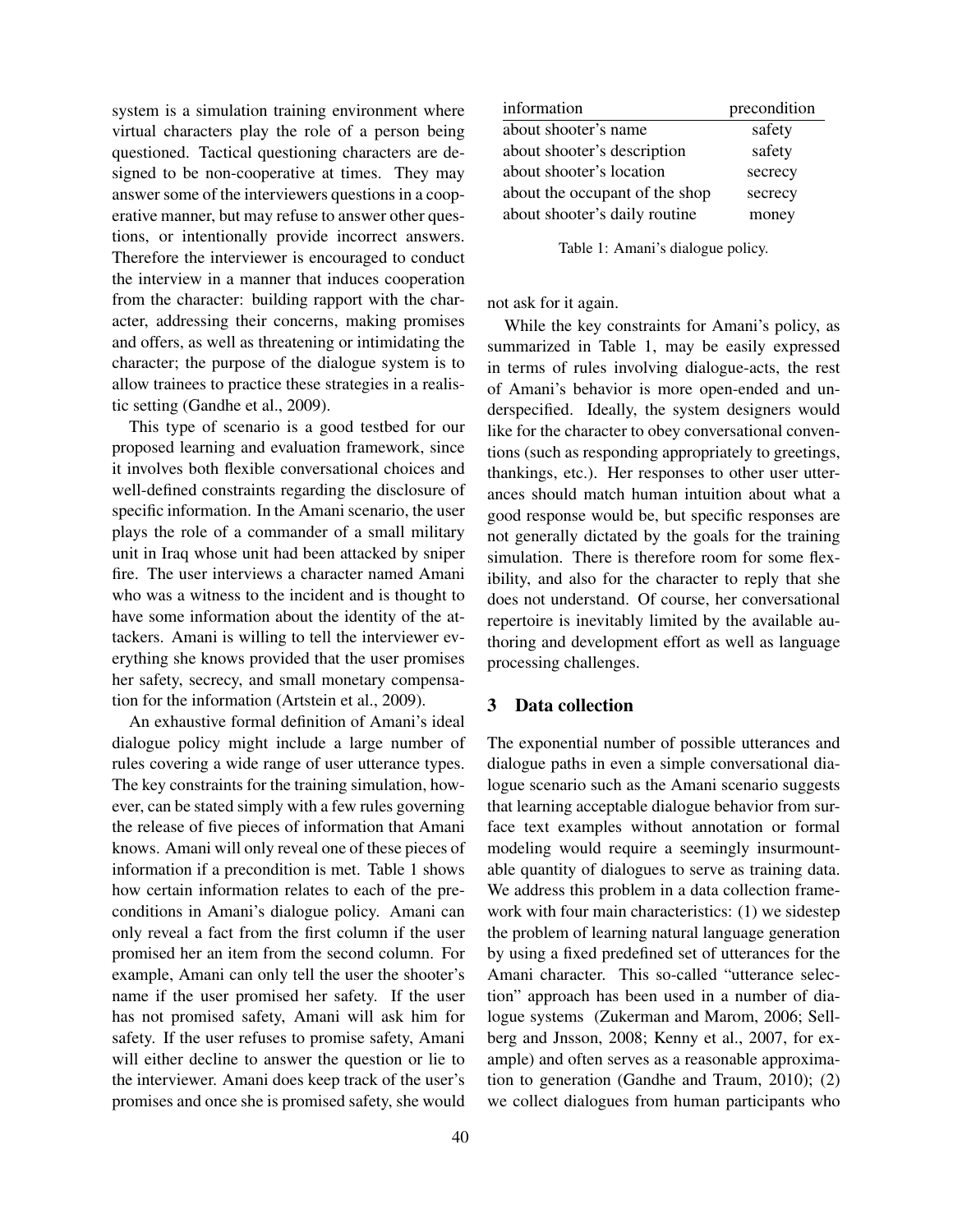play the parts of Amani and the commander in a *structured role play* framework (Section 3.1); (3) we enrich the dialogues collected in the structured role play step with additional paraphrases for the utterances of the commander, in an attempt to deal with large variability of natural language input, even for a limited domain conversational dialogue scenario (Section 3.2); (4) we further augment the existing dialogue data by adding acceptable alternatives to the dialogue acts of the Amani role through the use of *external referees* (Section 3.3).

Our data collection procedure is designed to capture the necessary information for learning dialogue policies and evaluating their quality by approximating the exponentially large dialogue variability while keeping the data collection effort tractable.

#### 3.1 Structured role play

To examine the hypothesis that dialogue policies such as Amani's can be learned from examples without explicit rules or any kind of formal modeling, we collected dialogue data through a constrained form of role play, which we call *structured role play*, where the person playing the role of Amani is encouraged, whenever possible, to only use utterances from a fixed set. Each utterance in the available set of Amani replies corresponds roughly to one of the dialogue acts (consisting of an illocutionary force and some semantic content) described by Artstein et al. (2009) for their version of the Amani character.

The players in the roles of Amani and the commander take turns producing one utterance at a time, each in a separate terminal. The commander player, who receives a natural language description of the scenario and the goal of the commander, enters utterances through a teletype (chat) interface. The Amani player, who receives a natural language description of the scenario and of Amani's dialogue policy, chooses an utterance from a list for each dialogue turn. The Amani player is encouraged to use an utterance from this list whenever possible; however, for user utterances that the Amani player judges cannot possibly be handled by any existing response, a new response can be authored (as English text) and immediately used in the role play. Each player sees the other's utterance as text in their own terminal. This closely resembles a Wizard-of-Oz setup, with they key difference being that both dialogue participants believe they are interacting with another person, which is in fact the case, and the idea of a wizard controlling a system is not part of the exercise. However, because the Amani player is encouraged to limit Amani's responses to a fixed utterance set, and the dialogue is constrained to a strict turn-taking setup that interleaves utterances from each participant, the situation also differs from conventional role play.

We collected a total of 19 dialogues and 296 utterances for Amani, for an average of 15.6 Amani utterances per dialogue.

#### 3.2 Paraphrase generation

The dialogues collected through structured role play are intended for serving as training data from which Amani's dialogue policy can be learned. However, to cover the natural language variability with which dialogue acts from the commander can be expressed would require a much larger number of dialogues than it would be practical to collect, since a learned system that deals only with the surface text in the dialogues would need to deal both with the dialogue policy and natural language understanding for the scenario. Instead, we require only that the dialogues collected cover the desired dialogue acts for the player role in the scenario. To address the language understanding problem (indirectly), we attempt to cover the variability of expression of these dialogue acts through the collection of paraphrases for the commander utterances in the set of dialogues.

For each commander utterance in the 19 dialogues we collected, we had annotators create a set of paraphrases. In creating paraphrases, annotators were asked to take not just the original utterance into account, but also its context in the dialogue. We did not specify a fixed number of paraphrases per utterance, but instead asked for as many paraphrases as the annotator could quickly think of.

Figure 1 exemplifies the paraphrases created during this process, for a target user utterance of *can you tell me what you know of the incident?*. For this utterance, a total of 6 paraphrases were generated.

We used a total of 9 annotators, who created paraphrases for the 296 utterances in the 19 dialogues. Most annotators were responsible for no more than two dialogues, and took on average less than 30 minutes per dialogue. The average number of para-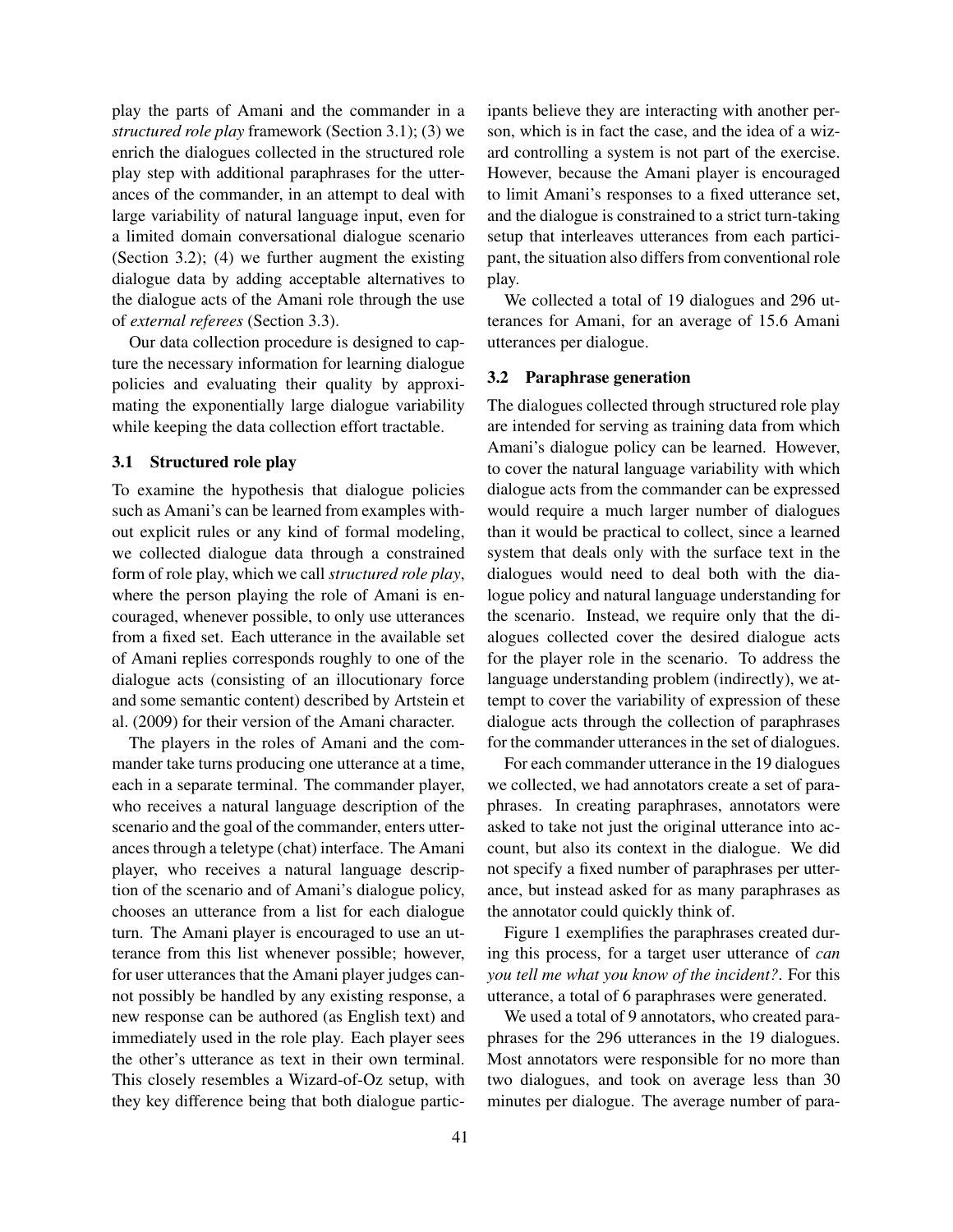| <b>Previous Dialogue History</b> |                                                                                                     |
|----------------------------------|-----------------------------------------------------------------------------------------------------|
| Lieutenant:                      | hi amani                                                                                            |
| Amani:                           | hello.                                                                                              |
| Lieutenant:                      | how are you doing?                                                                                  |
| Amani:                           | fine thank you.                                                                                     |
| Lieutenant:                      | thank you for meeting with me                                                                       |
| Amani:                           | you're welcome.                                                                                     |
| <b>Target User Utterance</b>     |                                                                                                     |
| Lieutenant:                      | can you tell me what you know of the incident?                                                      |
|                                  | Paraphrases:                                                                                        |
|                                  | please tell me what information you have about the incident                                         |
|                                  | could you please tell me what you saw?                                                              |
|                                  | what can you tell me about the incident?                                                            |
|                                  | can you tell me about the incident?                                                                 |
|                                  | please, tell me what you know about the incident                                                    |
|                                  | tell me what you saw, please                                                                        |
| <b>System Response</b>           |                                                                                                     |
| Amani:                           | <i>i</i> saw all the shooting from my window, what do you want to know about it?                    |
|                                  | <b>External Referees:</b>                                                                           |
|                                  | (3 referees) <i>i saw all the shooting from my window, what do you want to know about it?</i>       |
|                                  | (2 referees) i remember that the gun fire was coming from the window on the second floor of assad's |
|                                  | shop, the shop is only one story but there are apartments on top of the shop.                       |
|                                  | (1 referee) what is it you want to know about the incident?                                         |

Figure 1: An enriched dialogue turn from an Amani structured role play.

phrases collected per user utterance was 5.5.

Our 9 annotators had differing backgrounds, ranging from transcribers and summer interns to experienced NLP researchers. It should be noted that all had at least some experience working with natural language processing technologies. In future work, we would like to explore using less experienced annotators for paraphrasing.

### 3.3 External referee annotation

Although the paraphrase generation step helps with coverage of the language used by the commander in our scenario, the combination of the original dialogues collected through structured role play and the paraphrases do not address one crucial issue in learning of data-driven dialogue policies, and their automated evaluation: at each turn, a dialogue participant has multiple valid dialogue acts that can be performed, not a single correct one. In other words, given the same dialogue history up to a given point, multiple human dialogue participants following the same underspecified policy may choose different dialogue acts to continue the dialogue, and each of these different choices may be perfectly acceptable and coherent. This is one of main challenges in creation and evaluation of data-driven policies, since the exponentially many acceptable dialogue paths are both difficult to model explicitly, and difficult to recognize automatically when performed during testing. Of course, the degree to which this is a practical problem in a specific dialogue scenario depends on several factors, including how underspecified the targeted dialogue policy is. In our case study, the policy has a high level of underspecification, since only behaviors related to the information in Table 1 are mentioned directly, and even those are only described in natural language, without formal rigor. The rest of the policy dictates only that human players in the part of Amani act according to their commonsense in playing the role of the Amani character. However, we limit the otherwise potentially infinite possibilities for dialogue behavior by strongly encouraging the Amani player to perform only one of a set of predefined utterances corresponding to certain dialogue acts in the scenario. In our experiments, the number of utterances available for Amani was 96.

We first investigate this issue by attempting to characterize the amount of human variation in the choice of one of the 96 available dialogue acts at any given point in a dialogue. To this end, we introduce the idea of the *external referee*, who essentially provides a "second opinion" for dialogue acts performed by the original role player. The external referee annotation task works as follows: (1) Starting with an existing dialogue containing  $n$  utterances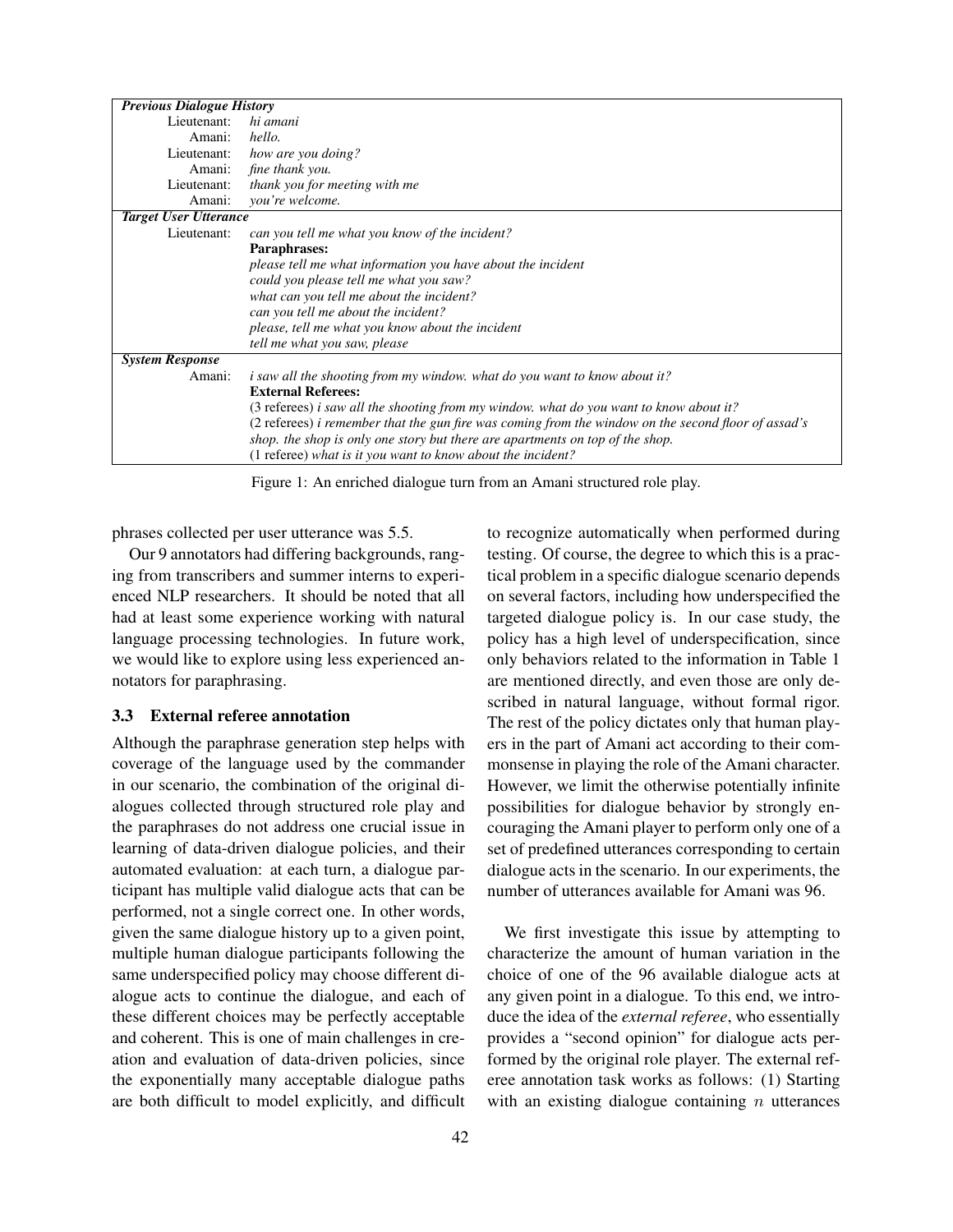$\langle u_1, u_2, ..., u_n \rangle$  for the participant whose utterances will be externally refereed (one of the dialogues collected through structured role play, in our case study, where we externally referee the Amani utterances), produce *n* dialogue histories  $h_1, h_2, ..., h_n$ , with each  $h_i$  consisting of every utterance from each dialogue participant from the beginning of the dialogue down to, but not including, the  $i^{th}$  utterance in the dialogue. (2) For each dialogue history  $h_i$ , the external referee (who must not be the person who played a part in the original dialogue) chooses an utterance  $u'_i$  from the choices available for the scenario, without knowledge of the original utterance  $u_i$  in the dialogue from which the history was produced.

Figure 1 provides an example of the choices made by 6 external referees for a single target user utterance. Given the previous dialogue history and the target user utterance (*can you tell me what you know of the incident?*), each external referee independently chose a single best utterance for the character to respond with. In the example in the figure, it can be seen that 3 of the 6 external referees chose the same response as the original Amani player, asserting that Amani did indeed witness the incident and asking what the commander would like to know. The other three chose alternative responses; two of these selected a response asserting information about where the gun fire was coming from, while a third referee chose a response simply asking what the commander would like to know. It is important to note that all three of these alternative responses would be acceptable from a design and training perspective.

In this annotation task, the task is not to provide alternative dialogues, but simply one character response to each individual utterance, assuming the fixed history of the original dialogue. In other words, the annotator has no control or impact over the dialogue history at any point, and provides only additional reference utterances for possible immediate continuations for each dialogue history. It is for this reason we call the annotator an external referee.

Annotations from multiple external referees for the dialogues collected through structured role play do not result in a representation of the lattice of the many possible dialogue paths in the scenario, but rather an approximation that represents the possible options in the immediate future of a given dialogue history. The main difference is that the available histories are limited to those in the original dialogues from structured role play. While this may be a limiting factor if one attempts to model dialogue behavior based on entire dialogue histories, since the available histories represent only a very sparse sample of the space of valid histories, it is possible that good approximate models can be achieved with factorization of dialogues by sequences of a fixed number of consecutive turns, e.g. a model that makes a second-order Markov assumption, considering only the previous two turns in the dialogue as an approximation of the entire history (Gandhe and Traum, 2007). This is in a way the same approximation used in n-gram language models, but at the level of granularity of sentences, rather than words.

We collected annotations from 6 different external referees, with each individual referee annotating the entire set of 19 dialogues, and taking on average about two hours to complete the annotation of the entire set. All of our external referees were very familiar with the design of the Amani character, and most had natural language processing expertise.

# 4 Evaluation of dialogue policies with multiple external referees

#### 4.1 External referee agreement

The dialogues and external referee annotations collected using the procedure described in Section 3 provide a way to characterize the targeted policy with respect to human variability in choosing utterances from a fixed set, since the annotations include the choices made by multiple external referees.

From the annotations of utterances chosen for Amani in our 19 dialogues, we see that human annotators agree only 49.2% of the time when choosing an utterance in the external referee framework. That is, given the same dialogue history, we expect that two human role players would agree on average slightly less than 50% of the time on what the next utterance should be<sup>1</sup>.

Based on this level of pairwise agreement, one might conclude that using these data for either policy learning or policy evaluation is a lost cause. How-

<sup>&</sup>lt;sup>1</sup>This represents the averaged agreement over all pairs of external referees.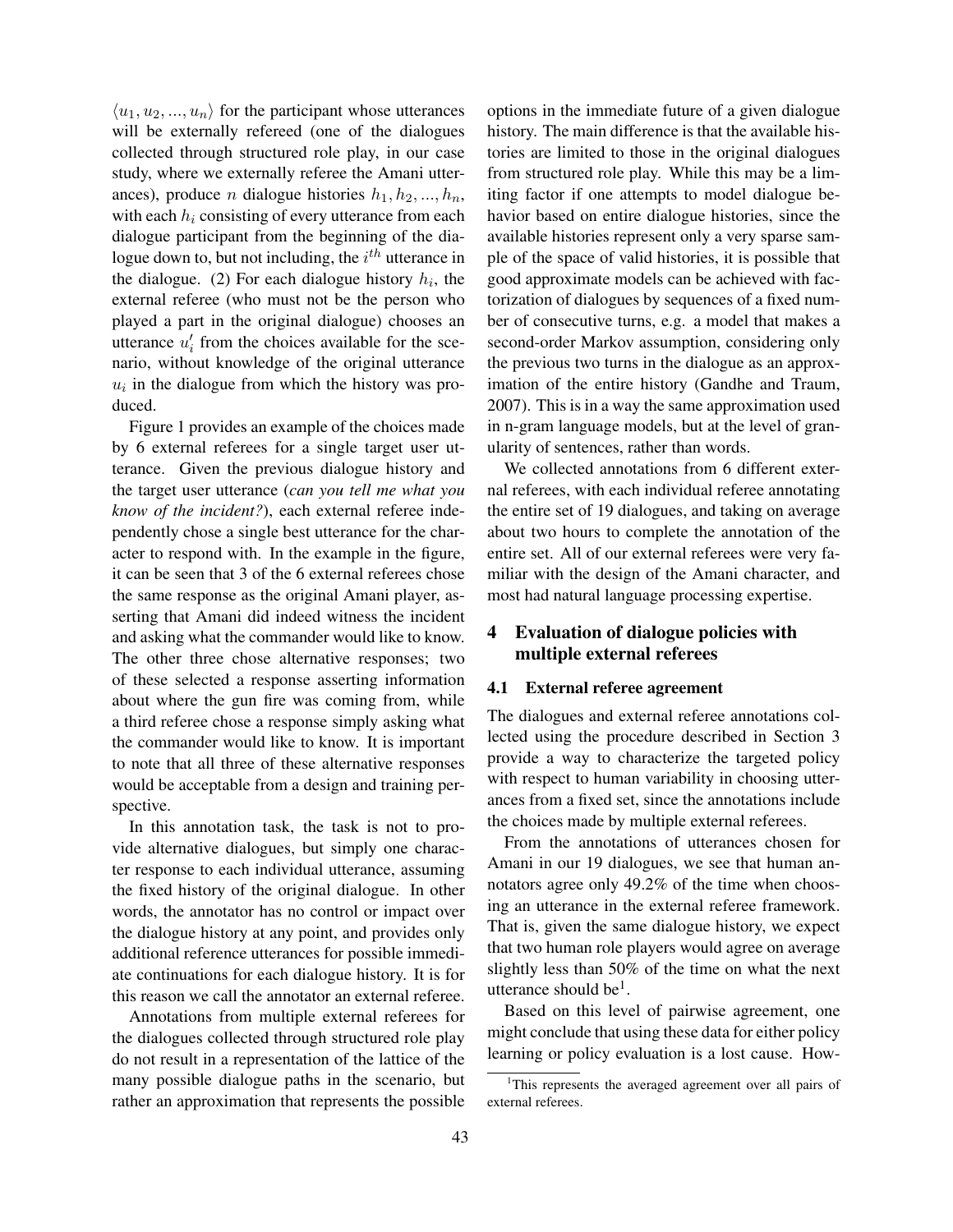

Figure 2: Distribution in number of distinct choices by external referees

ever, this result does not necessarily indicate that human raters disagree on what the correct choice is; it is more likely to reflect that there are in fact multiple "correct" (acceptable) choices, which we can capture through multiple annotators.

The annotations from multiple external referees in our case study support this view: Figure 2 shows the number of distinct utterance choices made by each of the six external referees for each specific utterance in the 19 dialogues collected through structured role play. Each external referee chooses only one utterance (out of 96 options) per Amani turn in the 19 dialogues. Over the 296 Amani utterances in the entire set of dialogues, all six referees agreed unanimously on their utterance choice only 23.3% of the time. The most frequent case, totaling almost 30% of all utterances, was that the set composed by the single choice from each of the six wizards for an utterance had exactly two distinct elements. For only 1.3% of the 296 utterances did that set contain the maximum number of distinct elements (six), indicating complete disagreement among the external referees. We note that, in this case, very low agreement to complete disagreement reflects a situation in dialogue where it is likely that there are many dialogue act choices considered acceptable by the collective body of external referees. In our scenario, there were at most two choices from the six referees for more than 50% of the Amani turns, indicating that in the majority of the cases there is only a small set of acceptable dialogue acts (from the 296 available), while five or more options were chosen for less than 10% of all Amani turns.

For a more direct characterization of dialogue scenarios, and also for the purposes of evaluation, we



Figure 3: Weak agreement between external referees

now define a metric that reflects overall agreement in a group of external referees. Instead of comparing one choice from a single referee to another single choice, we instead check for membership of a single choice  $c_{ij}$  from a single referee  $R_i$  for utterance  $u_j$ in the set of choices  ${c_{kj}} k \neq i$  from all of the other referees  $\{R_k | k \neq i\}$ . In the positive case, we say that  $R_i$  *weakly agrees* with the rest of the raters  ${R_k|k \neq i}$  on the annotation of utterance  $u_j$ . We define the *weak agreement*  $aqr_n$  for a set of N external referees over a set of m utterances to be rate at which each rater  $R_i$  weakly agrees with the  $n-1$ raters  $\{R_k | k \neq i\}$ , for all integer values of i ranging from 1 to  $N$ , inclusive. Intuitively, weak agreement reflects two important questions: (1) how often is the choice of a referee supported by the choice of at least one more referee? and (2) given a set of  $n - 1$  referees, how much new information (in the form of unseen choices) should I expect to see from a new  $n^{th}$  referee? Figure 3 addresses these questions for the scenario in our case study by showing the weak agreement figures obtained for sets of increasing numbers of external referees, from 2 to 6. Each point in the graph corresponds to the average of the weak agreement values obtained for all possible ways of holding out one external referee  $R_i$ , and computing the weak agreement between  $R_i$  and the other referees, assuming an overall pool containing the given number of external referees.

We note that with the dialogue act choices of a single person, coverage of the possible acceptable options is quite poor, corresponding only to an average of 50% of the choices made by another person.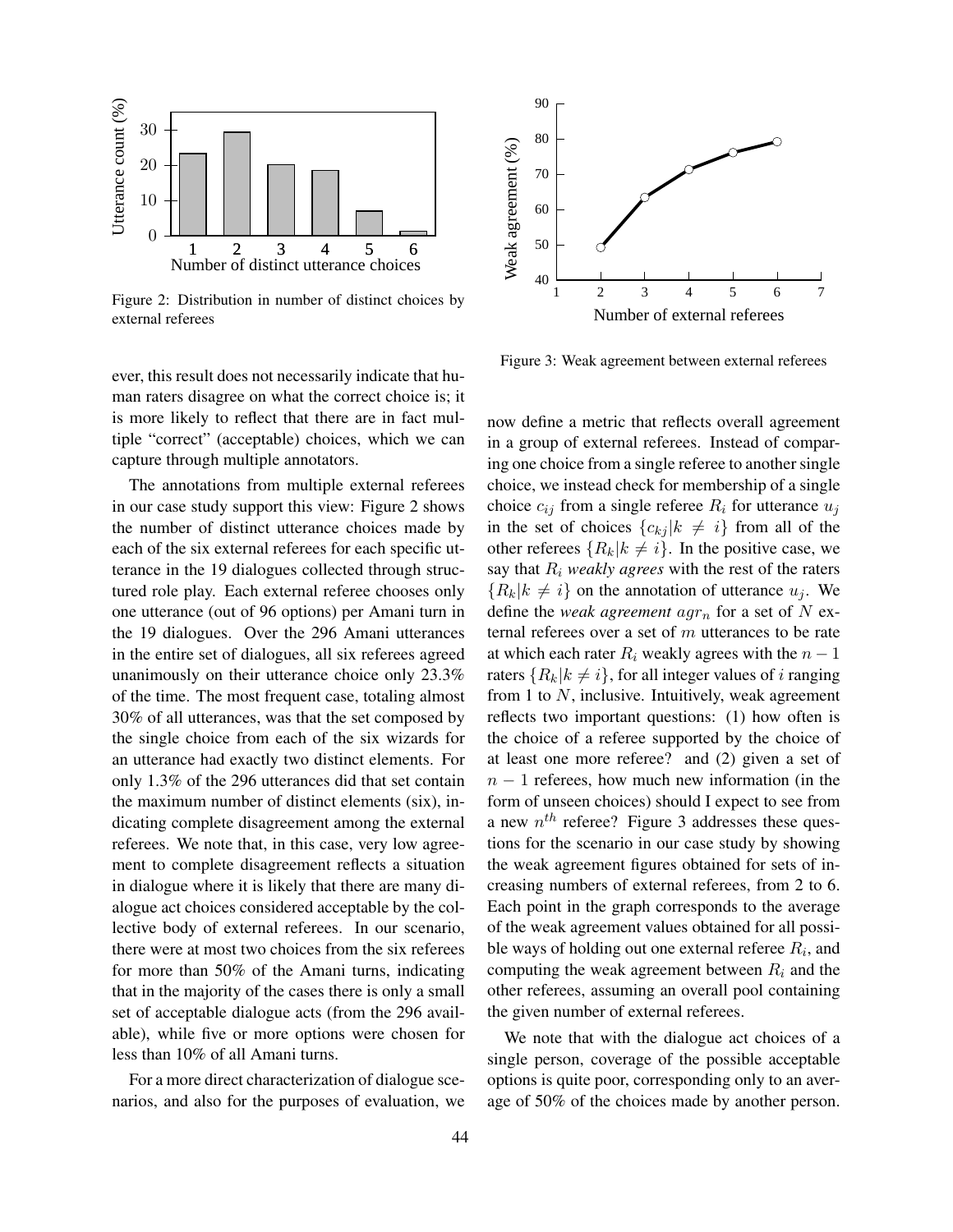The coverage increases rapidly as two more external referees are added, and more slowly, although still steadily from there. The rightmost point in Figure 3 indicates that with a set of five external referee we should expect to cover almost 80% of the choices of a sixth referee.

# 4.2 Dialogue policy evaluation with multiple external referees

The weak agreement metric defined in the previous section can be used to measure the quality of automatically learned policies, and to provide insight into how a learned policy compares to humanlevel performance. Because it recognizes the validity of multiple responses, the weak agreement metric can help distinguish true policy errors from policy choices that are consistent with the intuitions of at least some human referees about what the character should say.

In particular, given the choices made by five external referees for our 19 Amani dialogues, we can expect their choices to cover about 80% of the choices a sixth person would make for what Amani should say at each turn in these dialogues. (I.e., we know that the weak agreement among a group of six human referees is about 80% for this Amani scenario.)

We proceed to rate the quality of an automatic policy by computing a one-vs-others version of weak agreement—intuitively treating our policy as if it were such a "sixth person", and comparing it to the other five. Instead of computing the average weak agreement for referees randomly selected from an entire group, as in the previous section, to evaluate a policy, we compute its weak agreement compared to the combined set of human external referees, as follows. For every system utterance  $u_i$  in our set of role play dialogues, a given automatic policy P is used to select a response  $c_j'$  (corresponding to a dialogue act in the domain). We then check for membership of  $c_j'$  in the set that contains only and all dialogue act choices  $c_{kj}$  for k ranging from 1 to  $N$ , inclusive, where  $N$  is the number of external referees and  $c_{kj}$  corresponds to the  $k^{th}$  referee's choice for the  $j<sup>th</sup>$  utterance. Another way to interpret this evaluation metric is to consider it a form of accuracy that computes the number of correct choices made by the policy divided by the total number of choices made by the policy, where a choice is considered "correct" if it matches any of the external referees' choices for a specific utterance. For this reason, we refer to this evaluation-focused one-vs-all version of weak agreement as *weak accuracy*.

Based on the definition above, an automatic policy with quality indistinguishable from that of a person choosing utterances for the Amani character would have a weak accuracy of about 80% or higher when measured using a set of five external referees. We see then that this metric is far from perfect, since it cannot rank two policies with weak accuracy levels of, say, 80% and 90%. It is also possible for a policy that results in dialogue behavior noticeably inferior to that of a human referee to be rated at the same weak accuracy value for a human referee (80%). In practice, however, weak accuracy with five or six external referees has far greater power for discriminating between policies of varying quality, and ranking them correctly, than a naive version of accuracy, which corresponds to weak accuracy using a single referee. Furthermore, the addition of only a few more external referees would very likely increase the efficacy of the weak agreement metric.

Despite the shortcomings of weak accuracy as a metric for evaluation of quality of dialogue policies, it opens up a wide range of opportunities for development of learned policies. Without an automated metric, development of such techniques can be only vaguely incremental, relying on either costly or, more likely, infrequent human evaluations with results that are difficult to optimize toward with current machine learning techniques. The use of imperfect automated metrics in situations where ideal metrics are unavailable or are impractical to deploy is fairly common in natural language processing. PARSEVAL (Abney et al., 1991), commonly used for parser evaluation, and BLEU (Papineni et al., 2002), commonly used in machine translation, are two examples of well-known imperfect metrics that have been the subject of much criticism, but that are widely agreed to have been necessary for much of the progress enjoyed by their respective fields. Unlike BLEU, however, which has been shown to correlate with certain types of human judgment on the quality of machine translation systems, our notion of weak accuracy has not yet been demonstrated to correlate with human judgments on the quality of dialogue policies, and as such it is only hypothesized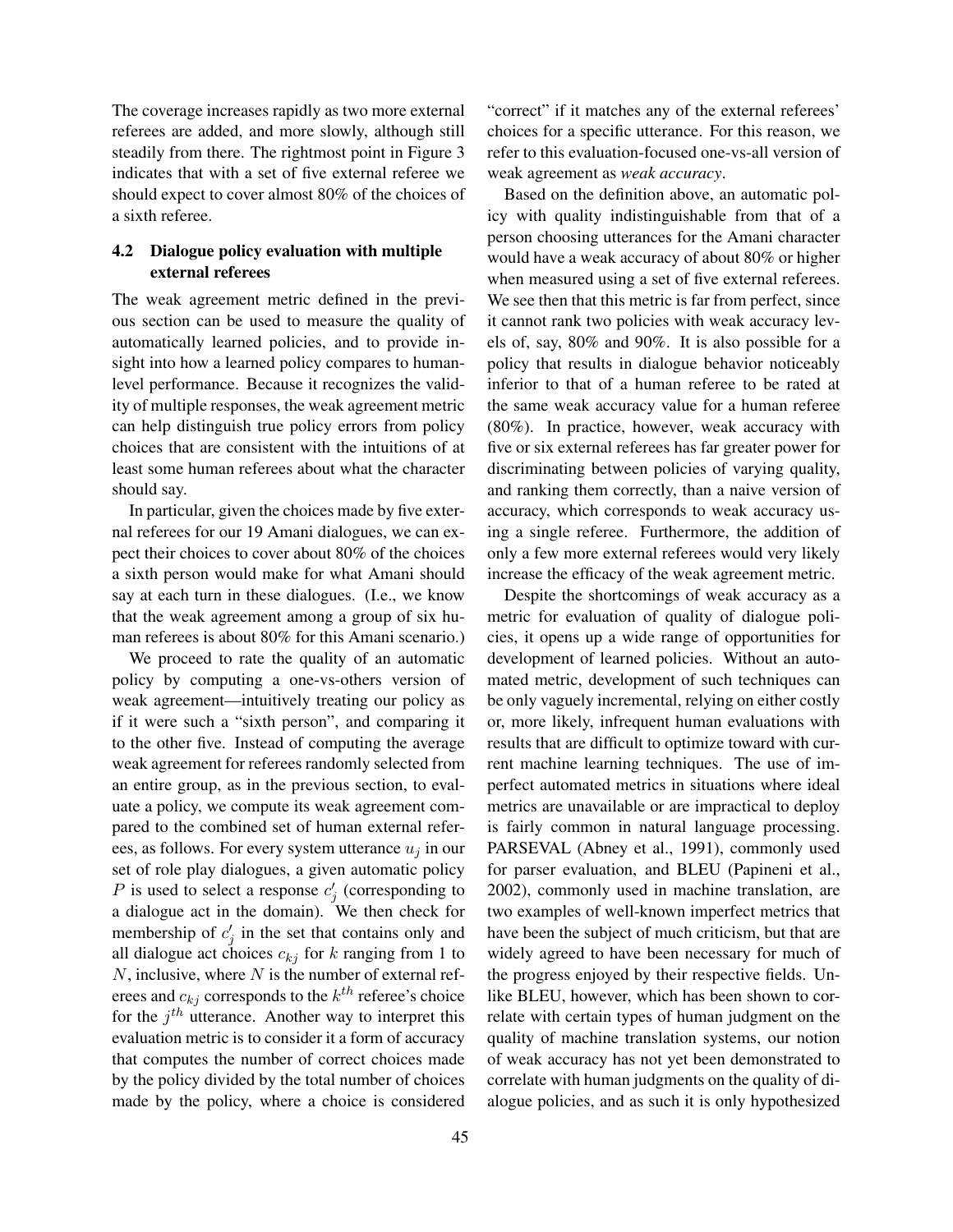to have this property. We leave this important step of validation as future work.

# 5 Learning dialogue policies from examples without formal modeling

Equipped with a dataset with 19 dialogues in the Amani scenario (including paraphrases for the unconstrained commander utterances, and external referee annotations for the constrained Amani utterances), and an automatic evaluation framework for distinguishing quality differences in learned policies, we now describe our experiments on learning dialogue policies from data collected in structured role play sessions, and enriched with paraphrases and external referee annotations.

In each of our experiments we attempt to learn a dialogue policy as a maximum entropy classifier (Berger et al., 1996) that chooses one utterance out of the 96 possible utterances for Amani after each commander utterance, given features extracted from the dialogue history. This policy could be integrated in a dialogue system very easily, since it chooses system utterances directly given previous user and system utterances. We evaluate the dialogue policies learned in each experiment through 19-fold cross-validation of our set of 19 dialogues: in each fold, we hold out one dialogue (and all of its related information, such as external referee annotations and user utterance paraphrases) and use the remaining 18 dialogues as training data.

### 5.1 Learning from examples

Using only the dialogues collected in structured role play sessions, and no additional information from external referees or paraphrases, we train the maximum entropy classifier to choose a system utterance  $s_i$  based on features extracted from the two previous user utterances  $u_i$  and  $u_{i-1}$  and the previous system utterance  $s_{i-1}$ . The features extracted from these utterances are the words present in each user utterance, and the complete text of each system utterance. Low frequency words occurring fewer than 5 times in the corpus are excluded.

The weak accuracy for this simple policy is 43%, a low value that indicates that for more than half its turns the policy chooses an utterance that was not chosen by any of the referees, giving us a reasonable level of confidence that this policy is of poor quality.

#### 5.2 Enhanced training with external referees

The next experiment expands the training set available to the maximum entropy classifier by adding training instances based on the utterances chosen by the external referees. For each of the training instances (target utterance coupled with features from  $u_i, s_{i-1}$  and  $u_{i-1}$ ) we add six new training instances, each using the same features as the original training instance, but replacing the target class with the choice made by an external referee. Note that this creates identical training instances for cases when the same utterance is chosen by multiple annotators, which has the effect of weighting training examples. With the additional information, weak accuracy for this policy improves to 56%, which is a large gain that still results in a mediocre dialogue policy.

# 5.3 Expanding training examples with paraphrases

To help determine how much of difficulty in our policy learning task is due to the related problem of natural language understanding (NLU), and how much is due to modeling dialogue behavior regardless of NLU, we performed manual annotation of dialogue acts for the user utterances, and trained a policy as in the previous section, but using manually assigned dialogue acts instead of the words for user utterances in the dialogue history. With this gold-standard NLU, weak accuracy improves from 56% to 67%, approaching the level of human performance, and already at a level where two out of every three choices made by the learned policy matches the choice of a human referee.

To bridge the gap between learning purely from surface text (with no formal modeling) and learning from manually assigned dialogue acts specifically designed to capture important information in the scenario, we turn to the paraphrases collected for user utterances in our 19 dialogues. These paraphrases are used to create additional synthetic training material for the classifier, as follows: for each training instance produced from a chosen system utterance  $s_i$  and previous utterances  $u_i$ ,  $s_{i-1}$  and  $u_{i-1}$ (see previous section), we create additional training instances keeping the target system utterance  $s_i$  and previous system utterance  $s_{i-1}$  the same, but using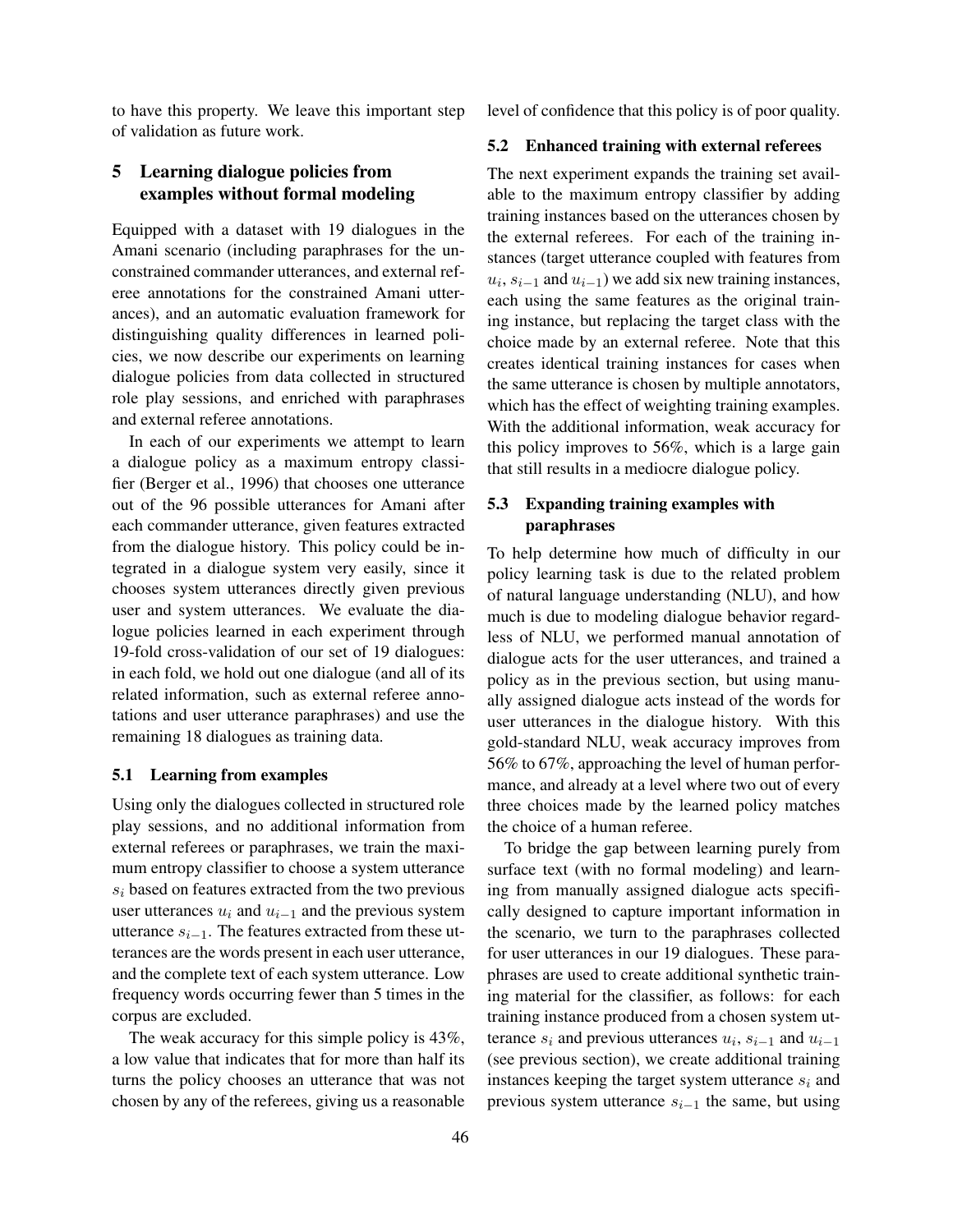a paraphrase  $u'_i$  in the place of  $u_i$ , and a paraphrase  $u'_{i-1}$  in the place of  $u_{i-1}$ . Training instances are added for all possible combinations of the available paraphrases for  $u_i$  and  $u_{i-1}$ , providing some (artificial) coverage for parts of the space of possible dialogue paths that would be otherwise completely ignored during training.

Training the classifier with material from the external referees (see previous section) and additional synthetic training examples from paraphrases as described above produces a dialogue policy with weak accuracy of 66%, at the same level as the policy learned with manually assigned speech acts. It is noteworthy that this was achieved through a very simple and intuitive paraphrase annotation task that requires no technical knowledge about dialogue systems, dialogue acts or domain modeling. As mentioned in section 3.2, paraphrases for each of the 19 dialogues were generated in less than 30 minutes on average.

## 6 Conclusion and future work

We introduced a framework for collection and enrichment of scenario-specific dialogues based only on tasks that require no technical knowledge. Data collected in this framework support novel approaches not just for learning dialogue policies, but perhaps more importantly for evaluating learned policies, which allows us to examine different techniques using an objective automatic metric.

Although research on both learning and evaluating dialogue policies is still in early stages, this case study and proof-of-concept experiments serve to illustrate the basic ideas of external referee and paraphrase annotation, and the use of multiple reference dialogue act choices in evaluation of dialogue policies, in a way similar to how multiple reference translations are used in evaluation of machine translation systems. We do not consider this line of research a replacement for or an alternative to formal modeling of domains and dialogue behavior, but rather as an additional tool in the community's collective arsenal. There are many unexplored avenues for including data-driven techniques within rule-based frameworks and vice-versa.

In future work we intend to further validate the ideas presented in this paper by performing additional collection of dialogues in the Amani domain to serve as a virgin test set, and applying these techniques to other dialogue domains and scenarios. We also plan to refine the weak accuracy and weak agreement metrics to take into account the level of agreement within utterances to reflect that some parts of dialogues may be more open-ended than others. Finally, we will conduct human evaluations of different policies to begin validating weak accuracy as an automatic metric for evaluation of dialogue policies.

## Acknowledgments

The project or effort described here has been sponsored by the U.S. Army Research, Development, and Engineering Command (RDECOM). Statements and opinions expressed do not necessarily reflect the position or the policy of the United States Government, and no official endorsement should be inferred. We would also like to thank Ron Artstein, Sudeep Gandhe, Fabrizio Morbini, Angela Nazarian, Susan Robinson, Michael Rushforth, and David Traum.

#### References

- S. Abney, S. Flickenger, C. Gdaniec, C. Grishman, P. Harrison, D. Hindle, R. Ingria, F. Jelinek, J. Klavans, M. Liberman, M. Marcus, S. Roukos, B. Santorini, and T. Strzalkowski. 1991. Procedure for quantitatively comparing the syntactic coverage of english grammars. In E. Black, editor, *Proceedings of the workshop on Speech and Natural Language*, HLT '91, pages 306–311, Stroudsburg, PA, USA. Association for Computational Linguistics.
- Ron Artstein, Sudeep Gandhe, Michael Rushforth, and David R. Traum. 2009. Viability of a simple dialogue act scheme for a tactical questioning dialogue system. In *DiaHolmia 2009: Proceedings of the 13th Workshop on the Semantics and Pragmatics of Dialogue*, page 43–50, Stockholm, Sweden, June.
- Adam L. Berger, Stephen D. Della Pietra, and Vincent J. D. Della Pietra. 1996. A maximum entropy approach to natural language processing. *Computational Linguistics*, 22(1):39–71.
- Sudeep Gandhe and David R. Traum. 2007. Creating spoken dialogue characters from corpora without annotations. In *Proceedings of Interspeech-07*, 08/2007.
- Sudeep Gandhe and David R. Traum. 2010. I've said it before, and i'll say it again: An empirical investigation